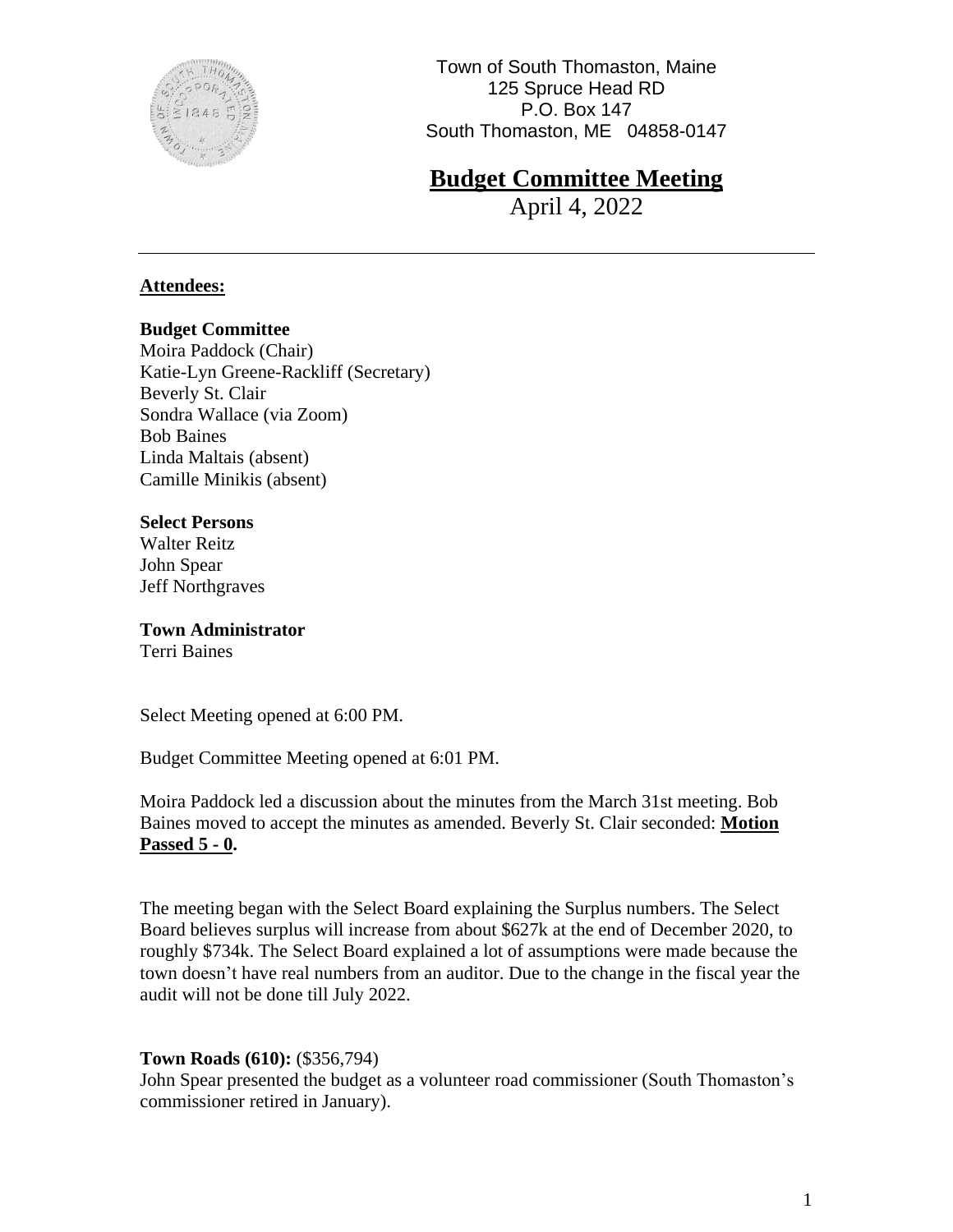

**Budget Committee Meeting**

April 4, 2022

Moira Paddock asked if the Select Board believes the Road Commissioner wage is accurate. Answer: They are unsure.

Beverly St. Clair asked who the Select Board received estimates from? Answer: Jim Kalloch and Hoppe Tree Service

Moira Paddock wanted to confirm that \$40k will come out of the Paving Reserve for the already approved paving of the Island Road. Moira Paddock noted there will not be enough reserves left.

Bob Baines asks if the town will be refilling the Paving Reserve this year. Answer: No, the town doesn't fund reserves the same year the town uses the reserves.

Beverly St. Clair moved to preliminarily approve **\$356,794**. Bob Baines seconded: **Motion Passed 5 – 0.**

Moira Paddock noted that because we are paving, there are no requests for Paving Reserves this year.

### **Town Landing (550):** (\$3,615)

Terri Baines presented the budget.

Katie-Lyn Greene-Rackliff asked what the "Miscellaneous" account is for since the town doesn't seem to have those accounts in other departments. John Spear explains it's for abandoned boats, potentially, for example.

Sondra Wallace asked why trash removal is so low this year. Terri Baines explained the 2020 number was categorized differently than how the town does it now.

Bob Baines moved to preliminarily approve **\$3,615**. Beverly St. Clair seconded: **Motion**  Passed  $5 - 0$ .

### **Town Landing Reserve (line 1228):** (\$3,385)

Bob Baines asked why the town is funding the reserve if there is money in it already. John Spear explains the town must fund it, legally, from boat excise taxes.

Beverly St. Clair moved to preliminarily approve **\$3,385**. Bob Baines seconded: **Motion Passed 5 – 0.**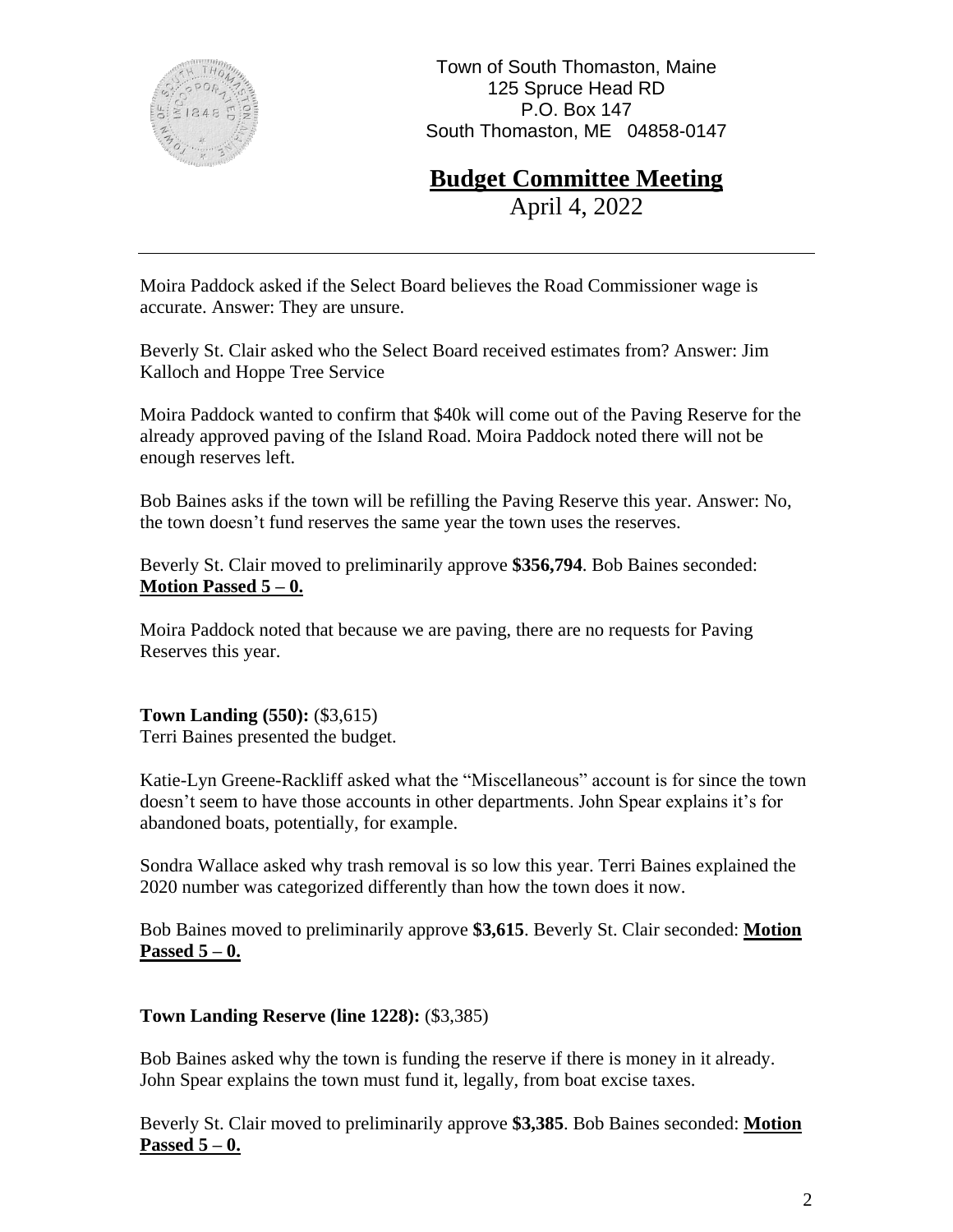

## **Budget Committee Meeting**

April 4, 2022

### **Administration (510):** (\$278,735)

Terri Baines presented the budget. Terri Baines explained that salaries and stipends have increased 5.9% (same as social security and VA), and that health insurance has increased. Also, South Thomaston's Tech Support contractor is increasing rates 10%, and the PO Box rental, mail costs, and postage have increased.

Beverly St. Clair asked if the town can carry over the legal fees from last year. Jeff Northgraves explained that the Select Board and the town do not carry over monies, but when money is not spent in a budget the money goes into surplus at year end. The auditor provides the surplus number. The Select Board's practice has been to take money from surplus that was unspent in the specific budget and fund that budget.

Beverly St. Clair moved to preliminarily approve **\$278,735**. Bob Baines seconded: **Motion Passed 5 – 0.**

**Social Services (640):** (\$1,500) Terri Baines presented the budget.

Moira Paddock asked if the state is still repaying the town 70%? Answer: Yes.

Bob Baines moved to preliminarily approve **\$1,500**. Beverly St. Clair seconded: **Motion Passed 5 – 0.**

### **Debt Services (670):** (\$68,296)

Terri Baines presented the budget. The Select Board and Terri Baines reduced the interest on the TAN because the town might not need to borrow as much money to cover cash flow due to collecting property taxes 2 times per year.

Bob Baines moved to preliminarily approve **\$68,296.** Beverly St. Clair seconded: **Motion**  Passed  $5 - 0$ .

**Recreation (680):** (\$2,020) Terrie Baines presented the budget.

Moira Paddock asked about the budget history of the tennis and basketball courts. John Spear explained the town received a grant for \$17,090 (the town was approved for \$34,180), and that the town paid \$10,000 and raised roughly \$7,267 for court resurfacing. Now, the town is finding it difficult to find a contractor to do the work. It will likely be a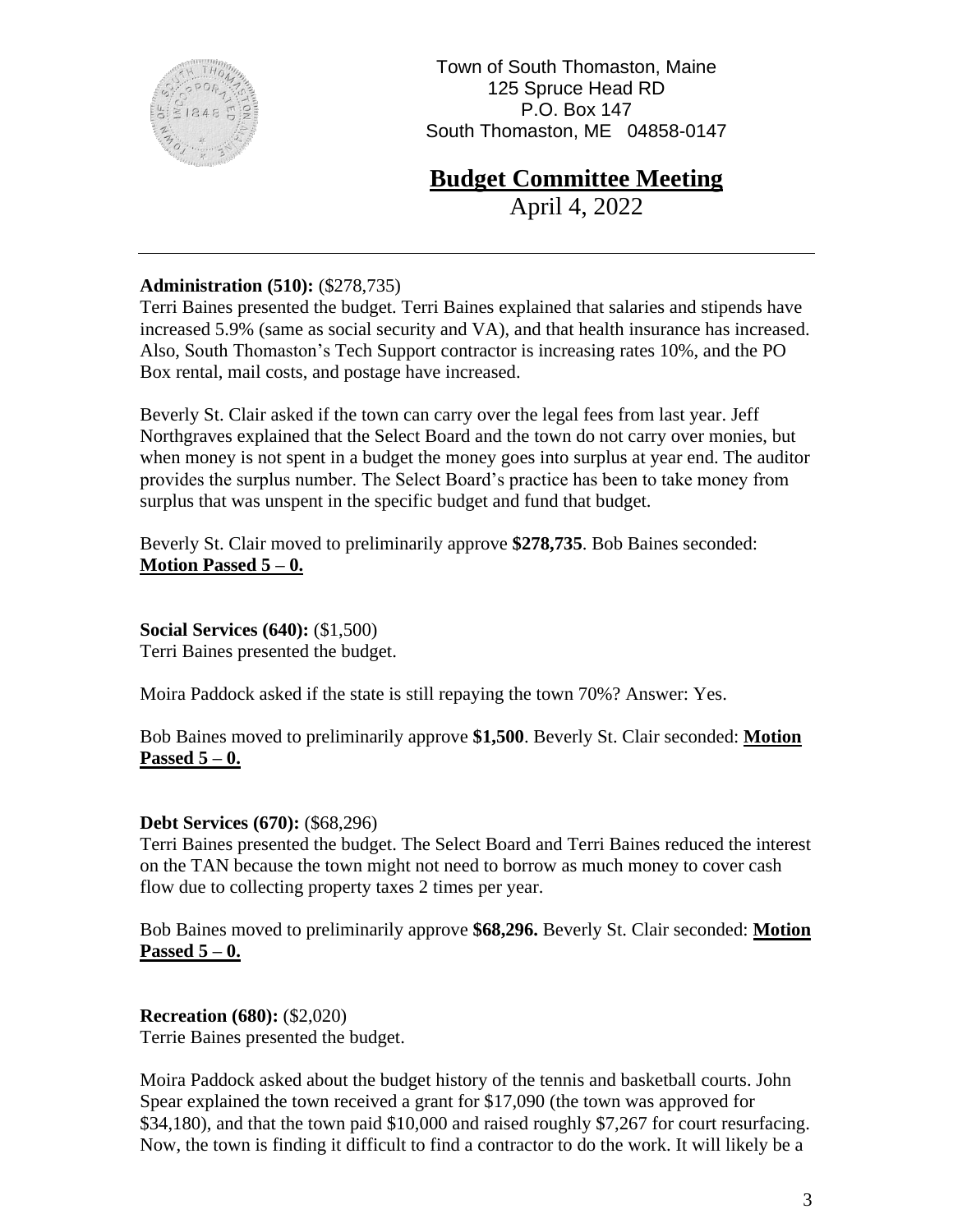

# **Budget Committee Meeting**

April 4, 2022

cost for next fiscal year, and the town will likely need more money because costs have increased.

Beverly St. Clair asked how long the town has the grant money. Answer: 2 years. Beverly St. Clair also asked when the grant was approved. Answer: Late Fall of 2021.

John Spear then explained \$420 was included in the budget for tennis court nets.

Moira Paddock asked about the Skateboard Park. The Select Board does not know how much the town would need to repair the park, but acknowledged it needs repairs. Therefore, there is no budget specified.

The Select Board fears that shutting it down will lead to issues because people will continue to use it, and therefore, the town would need to light it and police it.

Beverly St. Clair suggested a meeting with the founders to get their input. Beverly St. Clair volunteered to try and set the meeting up.

Sondra Wallace suggested getting the skater's parents involved to see if they want to take this on.

Beverly St. Clair moved to preliminarily approve **\$2,020**. Bob Baines seconded: **Motion Passed 5 – 0.**

### **Recreation Reserves (line 1235):** (\$5,000)

Moira Paddock explained that this is a NEW reserve account for the skate park, playground, and courts.

Beverly St. Clair moved to preliminarily approve **\$5,000**. Bob Baines seconded: **Motion Passed 5 – 0.**

### **Conservation Commission (535):** (\$809)

Sondra Wallace presented the budget.

The Budget Committee had a lengthy discussion, and the major concern was that the town's web site was not being used as a platform for the commission's site.

Bob Baines moved to preliminarily approve **\$709**. Beverly St. Clair seconded. **Motion Failed 1 – 4.**